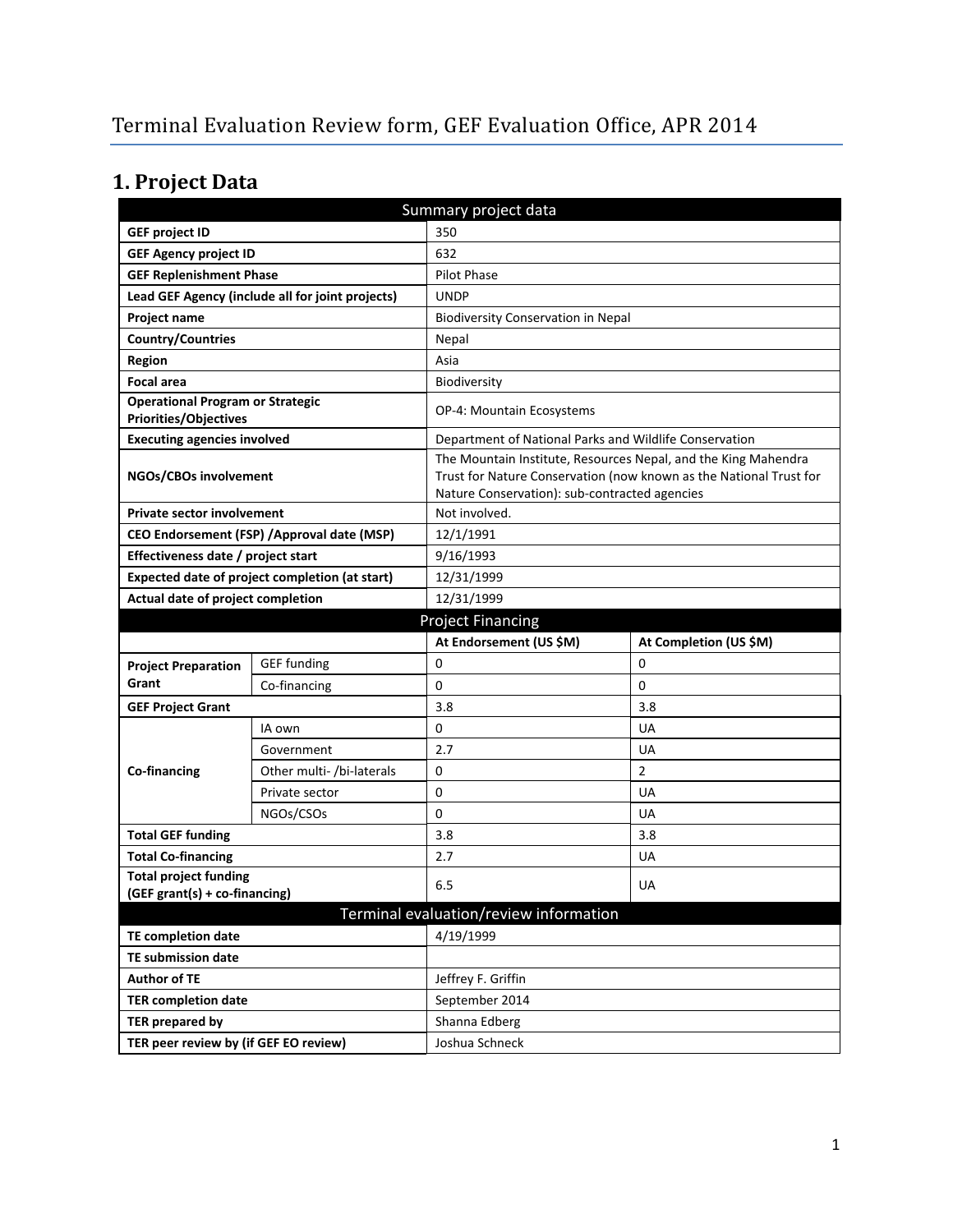| <b>Criteria</b>                                  | <b>Final PIR</b> | <b>IA Terminal</b><br><b>Evaluation</b> | <b>IA Evaluation</b><br><b>Office Review</b> | <b>GEF EO Review</b> |
|--------------------------------------------------|------------------|-----------------------------------------|----------------------------------------------|----------------------|
| <b>Project Outcomes</b>                          | n/a              | n/a                                     | n/a                                          | MU                   |
| <b>Sustainability of Outcomes</b>                | n/a              | n/a                                     | n/a                                          | MU                   |
| <b>M&amp;E Design</b>                            | n/a              | n/a                                     | n/a                                          | MU                   |
| <b>M&amp;E</b> Implementation                    | n/a              | n/a                                     | n/a                                          | MU                   |
| <b>Quality of Implementation</b>                 | n/a              | n/a                                     | n/a                                          | MU                   |
| <b>Quality of Execution</b>                      | n/a              | n/a                                     | n/a                                          | MS                   |
| <b>Quality of the Terminal Evaluation Report</b> | n/a              | n/a                                     | n/a                                          | MS                   |

## **2. Summary of Project Ratings**

### **3. Project Objectives**

#### 3.1 Global Environmental Objectives of the project:

According to the Project Document (PD), the global environmental objectives of the project are to conserve biodiversity in Nepal. Most of Nepal's biodiversity is found in its protected areas, such as the Makalu-Barun region. The Makalu-Barun National Park and Conservation Area is "one of the most relatively undisturbed ecosystems along the southern flanks of the Himalayas" and is home to more than 3,500 native plant and animal species (PD, pg 3). Like the rest of Nepal's protected areas, the Makalu-Barun region is threatened by human population pressures such as agriculture, ranching, energy demands, and the illegal wildlife trade. The project seeks to address these threats by implementing a participatory park management approach in the Makalu-Barun National Park and Conservation Area, as well as creating a National Biodiversity Action Plan for Nepal and improving national capacity for the protection of Nepal's biodiversity.

#### 3.2 Development Objectives of the project:

The project's development objectives encompass the following three components, as stated in the project document:

- 1. To provide a systematic and strategic approach to biodiversity protection in Nepal by formulation of a National Biodiversity Action Plan (NBAP) in accordance with the Convention on Biodiversity (CBD), taking into account existing initiatives and responsibilities, and to implement selected priority activities of the NBAP which will contribute to the protection of globally significant biodiversity values.
	- a. The National Biodiversity Action Plan which identifies needs and constraints for biodiversity protection and provides a specific programme of priorities and actions to conserve representative samples of Nepal's range of ecosystems and species assemblages.
	- b. The protection, management, and enhancement of key biodiversity values as required to meet the objectives of the GEF.
- 2. To protect the biodiversity of the Makalu-Barun National Park and Conservation Area (MBNPCA) as a vanguard project within a long-term strategy for biodiversity protection in Nepal, through a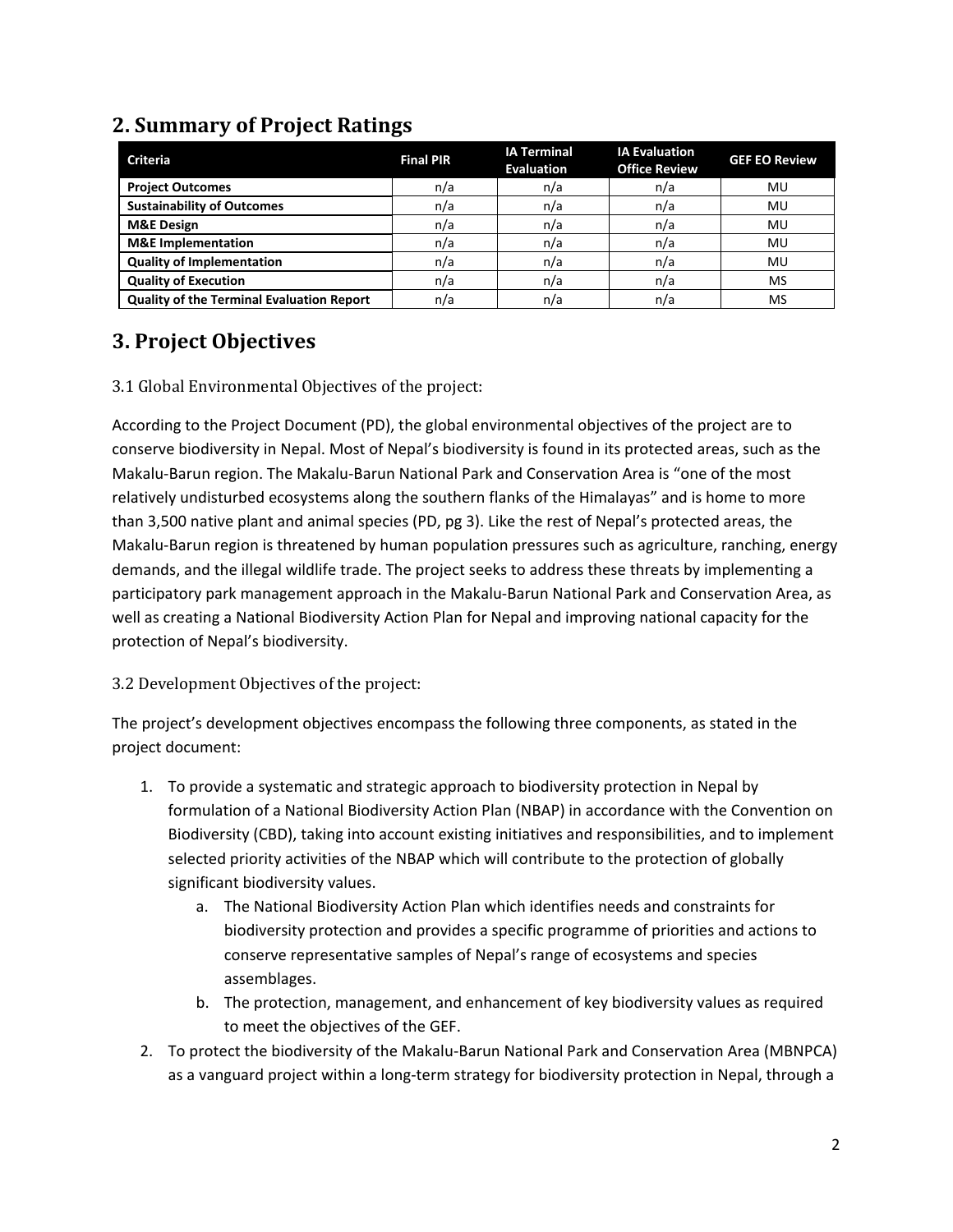management approach which recognizes the interdependence of development and biodiversity conservation, and which provides a model for replication inside and outside of Nepal.

- a. A sustainable, innovative, and effective management system with participatory mechanisms for protecting the biodiversity of the Makalu-Barun National Park and Conservation Area.
- b. A sustainable grazing management system compatible with biodiversity conservation that halds park grazing and rehabilitates alpine and sub-alpine ecosystems in consultation with local people.
- c. An effective and sustainable ecotourism program that maximizes benefits to local people and minimizes negative environmental and cultural impacts.
- d. An effective long-term management strategy that offers alternative sources of income with low impact on biodiversity for the two small settlement enclaves within the park.
- e. An effective conservation education program developed in consultation with the local people that results in an increased awareness of the benefits of biodiversity protection, unsustainable natural resource use, and human resources development.
- f. Generation and utilization of information on critical conservation areas (including threatened habitats), key indicator species (including endemic, threatened, and endangered species), and ecosystem dynamics.
- g. Appropriate field equipment and support facilities for MBNPCA management.
- h. All national MBNPCA staff and related Department of National Parks and Wildlife Conservation staff trained in technical skills, management, leadership, team building, and community relations for the effective conservation of biodiversity with the involvement of local people.
- i. Published articles and information related to MBNPCA's new strategies for biodiversity conservation.
- 3. To enhance Nepal's national capacity to protect, manage and enhance its unique biodiversity through institutional support and the building of greater collaboration and consensus on biodiversity protection needs.

3.3 Were there any **changes** in the Global Environmental Objectives, Development Objectives, or other activities during implementation?

One minor change was reported. Output 2 of Component 3 was changed from "Greater consensus and collaboration within the traditional conservation management sector and between the private and public sectors for biodiversity conservation" to "Promote Conservation" (TE, page 31). The reasons for this change are unclear.

## **4. GEF EO assessment of Outcomes and Sustainability**

Please refer to the GEF Terminal Evaluation Review Guidelines for detail on the criteria for ratings.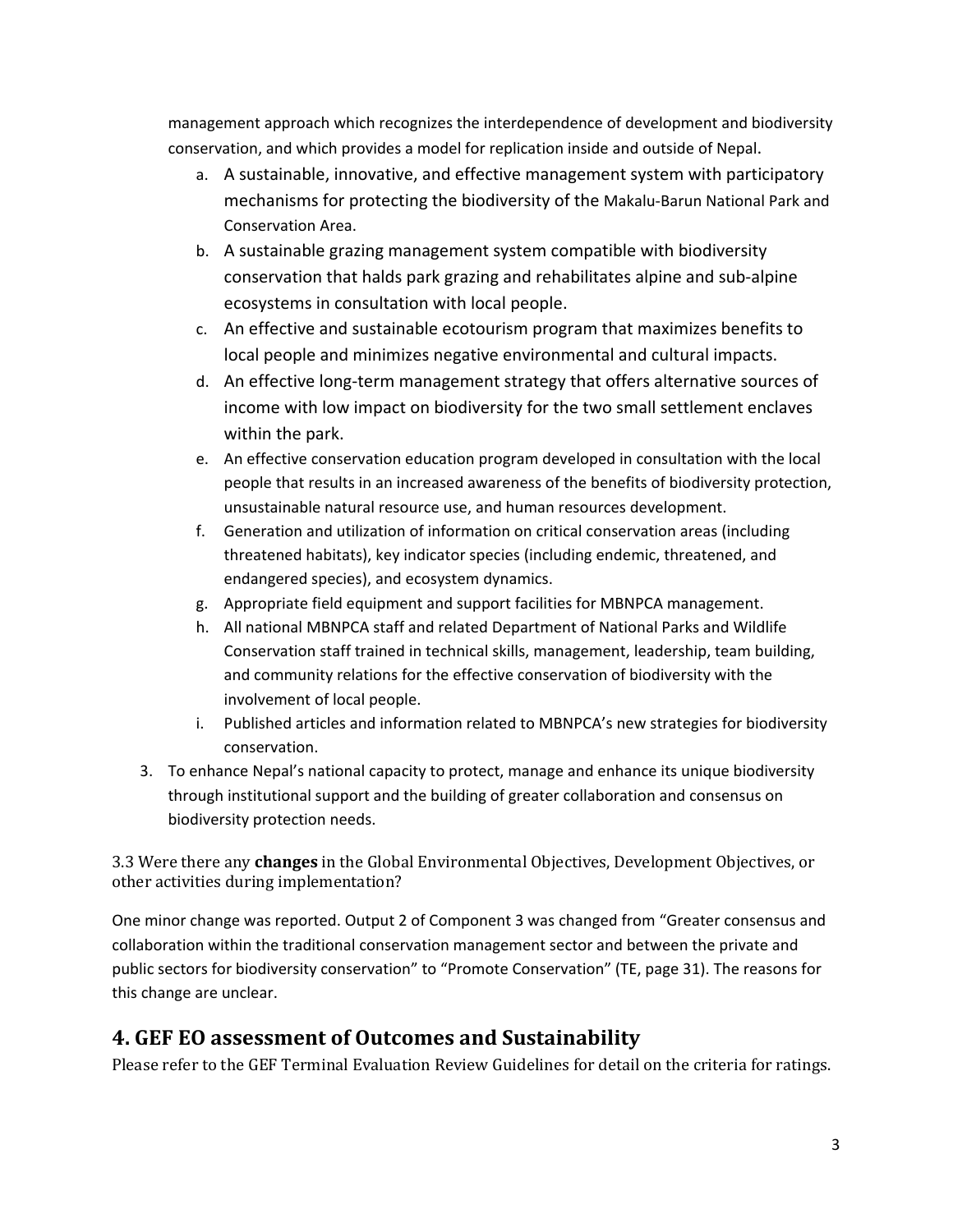Relevance can receive either a Satisfactory or Unsatisfactory rating. For Effectiveness and Cost efficiency, a six point rating scale is used (Highly Satisfactory to Highly Unsatisfactory), or Unable to Assess. Sustainability ratings are assessed on a four-point scale: Likely=no or negligible risk; Moderately Likely=low risk; Moderately Unlikely=substantial risks; Unlikely=high risk. In assessing a Sustainability rating please note if, and to what degree, sustainability of project outcomes is threatened by financial, sociopolitical, institutional/governance, or environmental factors.

Please justify ratings in the space below each box.

| 4.1 Relevance | Rating: Satisfactory |
|---------------|----------------------|
|---------------|----------------------|

The project aligns with GEF Operational Program 4: Mountain Ecosystems. The operational program promotes the conservation and sustainable use of biodiversity in mountain ecosystems, focusing on the Himalayan and other mountain ranges. The project aligns with these objectives by aiming to produce an effective and sustainable management strategy for the Makalu-Barun National Park and Conservation Area, as well as to build national capacity for conservation and create a National Biodiversity Action Plan.

The project is also relevant to Nepal's national priorities. Nepal's National Conservation Strategy was established in 1988. At the time of writing of the project document, a National Environment Policy and Action Plan were in the midst of being prepared. In 1988, the government prepared a Master Plan for the Forest Sector, which identified biodiversity as an important component of the forestry sector. In 1991, the national government established the Makalu-Barun National Park and Conservation Area and prepared a comprehensive management plan for it, which this project is intended to support.

| <b>4.2 Effectiveness</b> | <b>Rating: Moderately Unsatisfactory</b> |
|--------------------------|------------------------------------------|
|--------------------------|------------------------------------------|

The TE was written nine months prior to the end of project implementation, so project activities were still in progress at the time of writing. However, there is sufficient information to rate project effectiveness.

- The first component of the project was to create a National Biodiversity Action Plan in accordance with the Convention on Biological Diversity. In May 1998, the first draft of the Action Plan was produced on schedule. The TE states that it was "of a reasonable overall quality," but there is a "lack of a readily understandable strategic approach or framework" (TE, page 7). After the completion of the first draft, the "development process has broken down amid finger pointing and recrimination, resulting in an eight month delay in producing the second draft (January of 1999), which still hasn't even been seen by key officials in Government" (TE, page 7). In support of the Action Plan, a GIS database was developed and maps of all of Nepal's protected areas were collected.
- The second output of Component 1 was the "protection, sustainable management and enhancement of key areas of biodiversity value as required to meet GEF objectives," which the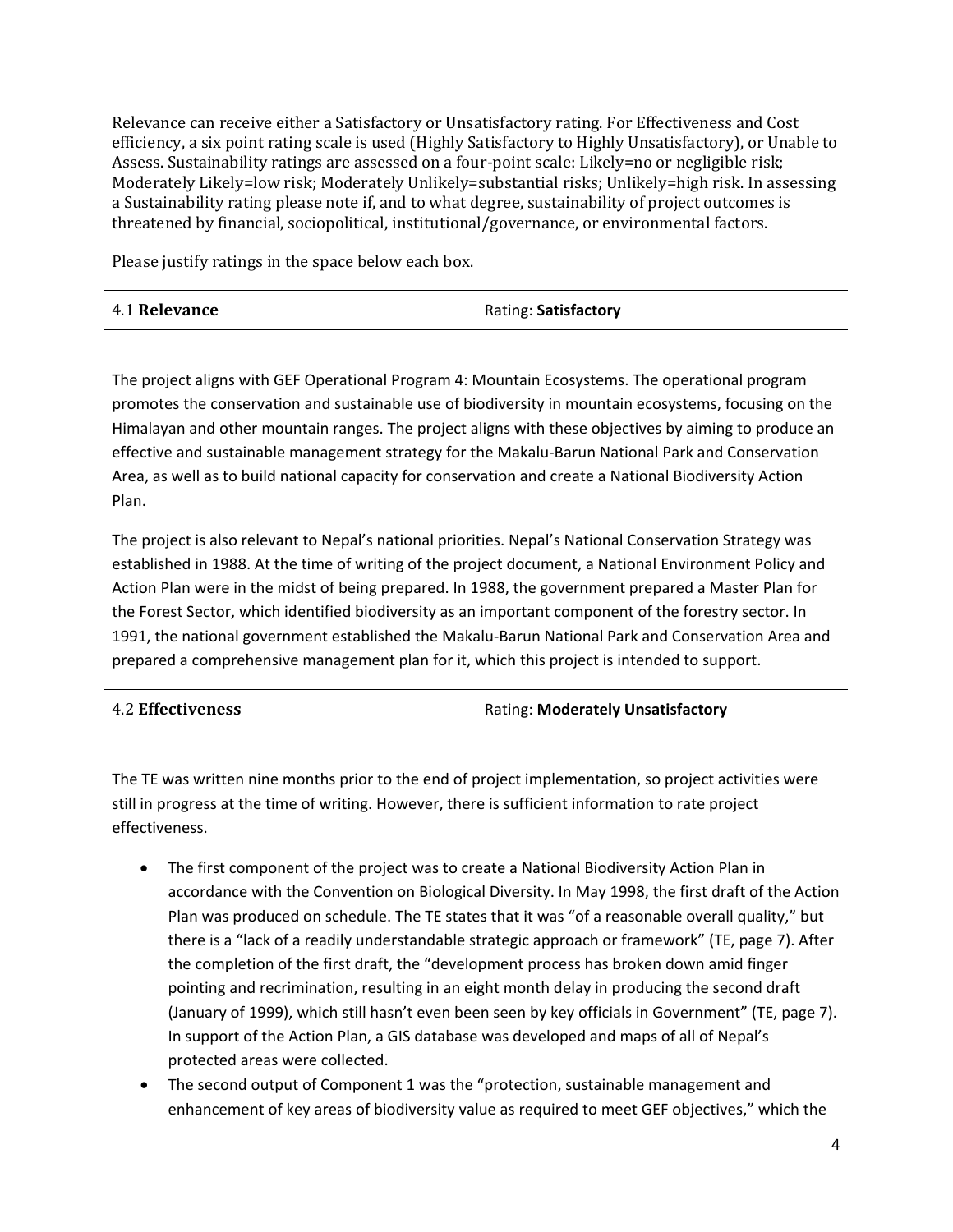contracted agency, Resources Nepal, interpreted as a report summarizing the flora, fauna, and socioeconomic status of western Nepal (TE, page 8). The TE expressed disappointment with the report as an insubstantial output, but "recognizes that more work is planned with the remaining US\$75,000 under this output" (TE, page 8). This output reflects a problem with project design rather than with Resources Nepal; the TE states that "this output displays the illogic and weakness of the project's design," and it should not have been included in the project (TE, page 8). The TE rates the impact of Component 1 as "minimal compared to what it should be" (TE, page 10).

- The second project component was the protection of the biodiversity of the Makalu-Barun National Park and Conservation Area, which would serve as a vanguard project for Nepal's overall biodiversity strategy. The first output under this heading was to implement a participatory management system for the National Park. To this end, the project held yearly community-level planning meetings. The project divided the park into sectors to aid management, established community forest user groups, and helped groups achieve legal titling. The TE states that "a management system has been developed," but "making it sustainable and truly participatory will take more time and attention" (TE, page 13). An information baseline was established to support grassland and forest management, but "no active management of these ecosystems has begun yet" (TE, page 14). Also, there is no integrated program for data management or monitoring.
- The second output under Component 2 was to develop a sustainable grazing management system. The TE reports that "a system is in the process of being established" (TE, page 14). Livestock and grazing inventories were in the process of being conducted, a Grazing Area Management Working Plan 1997-2000 was produced, and a Grazing Area Management Orientation Training Manual was written. However, the TE points out that the project did not work to ensure biodiversity conservation in the park's grasslands, which cover 15% of the park's area.
- The third output of Component 2 was the creation of an ecotourism program. The project produced three tourism management plans for popular park destinations, improved trails, built viewing towers, rest houses, bridges, and camping sites, built a kerosene depot to minimize the use of firewood, established a porter association, created two tourist information centers, and published guides and maps in Lonely Planet. The TE "finds the project's work to date on this output to be impressive and of high quality," though lacking in a comprehensive tourism strategy (TE, page 15).
- Output 4 of Component 2 meant to produce a management strategy for two settlements inside the boundaries of the Makalu-Barun National Park. Rather than developing a strategy, the project focused on improving infrastructure such as a new bridge and water system. The TE states that "the good-will engendered by the project has certainly made anti-poaching deputies out of the villagers," but the link between improving infrastructure and protecting biodiversity is weak (TE, page 16).
- Output 5 of Component 2 was to create a conservation education program. The project developed day camps for children, a Malaku-Barun board game, a newsletter, natural history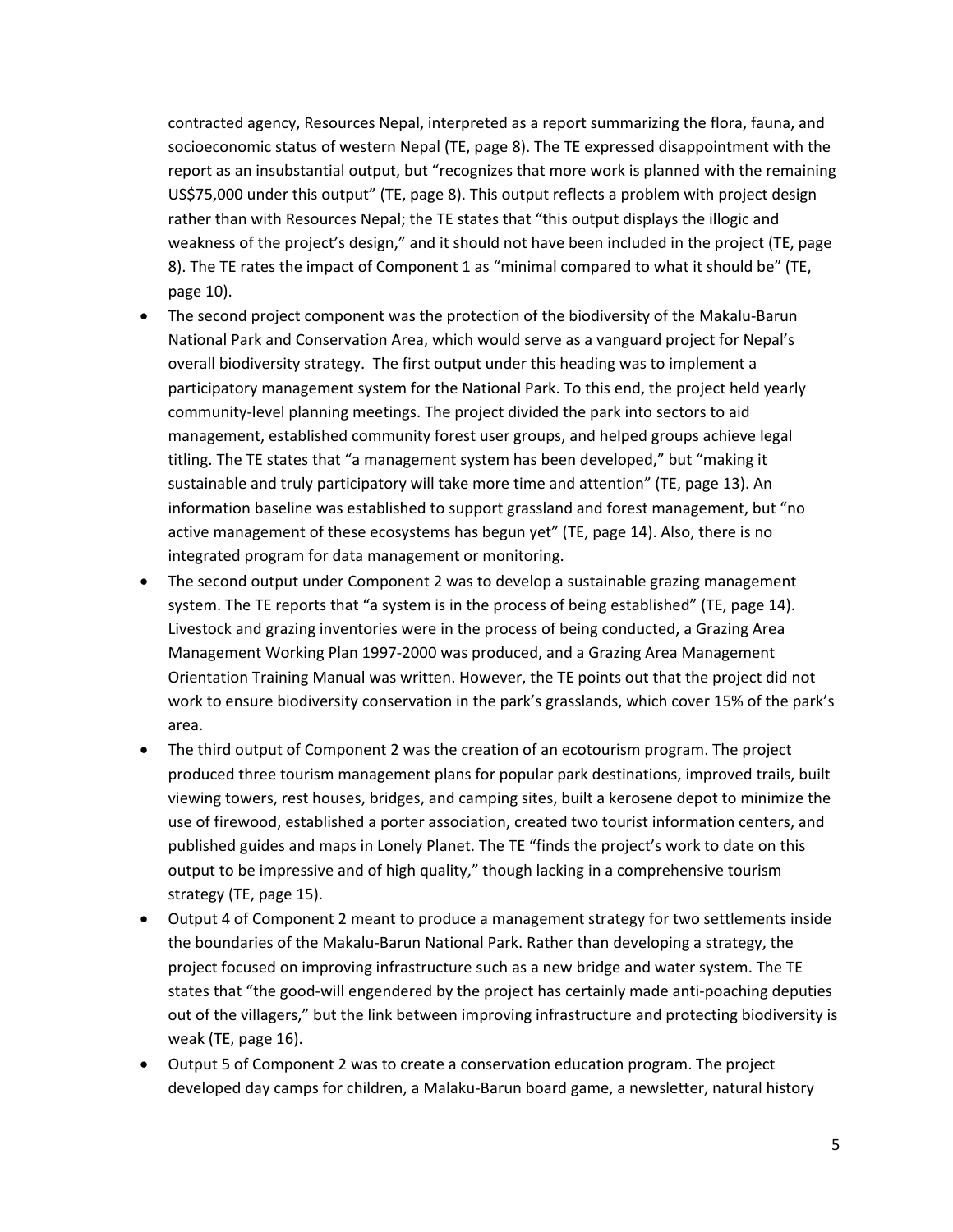materials, curricula for teachers, and advanced literary classes for 500 local people. 44 locals were provided with scholarships for undergraduate programs in Nepal, and 33 students received partial scholarships. But the TE reports that education efforts were "ad hoc and not guided by a strategy designed to bring maximum support to the new Park" (TE, page 17).

- Output 6 of Component 2 intended to generate and use biodiversity and ecosystem information. The project produced inventories, data on grazing and slash and burn plots, species habitat maps, reports on forest products and endangered plans, vegetation maps, a database of all community forest boundaries, and a natural history field guide and training manual. The project also trained 50 staff in monitoring techniques. However, the TE states that the monitoring program was not designed based upon management objectives, and the project failed to identify special areas of biodiversity interest to focus the work.
- Output 7 of Component 2 was to provide field equipment and facilities for park management. To this end, the project built a headquarters building and four sector offices, installed radio equipment and solar power to the offices, and delivered basic field equipment, including computers and a vehicle. The TE reports that "some purchases (the laptops) perhaps didn't support the Park directly as much as originally intended" (TE, page 19).
- Output 8 of Component 2 intended to increase the human capacity for biodiversity conservation. For local people and park staff, the project funded 11 scholarships to Nepal's Institute of Forestry, 2 scholarships for engineering training, a scholarship for a course on applied technology, and 2 scholarships for a master's program in the United States, although the latter two students violated their agreement with the project and refused to return to Nepal. 75 park staff received short-term training on a range of issues such as GPS and first aid. Other personnel were sent abroad for a culture exchange program, a north-south study tour, a talk on transboundary conservation, and other trips. Once again, the TE describes these efforts as adhoc and not as part of a framework or strategy for the Makalu-Barun National Park.
- The final output of Component 2 was the dissemination of new strategies on biodiversity conservation. The TE reports that the project disseminated a multitude of reports and other publications, although "very little of the information specifically covers 'new strategies for biodiversity conservation'" (TE, page 21). The reports were "produced in somewhat of a haphazard way and as a result have had far less impact than they could have had they been produced in a more targeted manner," and are not consolidated in an easy-to-use way (TE, page 21).
- Component 3's objective was to enhance Nepal's national capacity to manage its biodiversity through institutional support and collaboration. The first output of this component was to train and equip field staff in the Department of National Parks and Wildlife Conservation. A target of 700 staff members trained was provided in the PD, which the project was on track to complete at the time of writing of the TE. However, the midterm evaluation stated that the quality of training needed improvement and the TE concurred that this was still a problem in the project's final year. The Department of National Parks and Wildlife Conservation wrote concept and strategy papers on capacity building, research policy, education strategy, and the establishment of a Research and Training Center for Protected Areas. Other activities were implemented under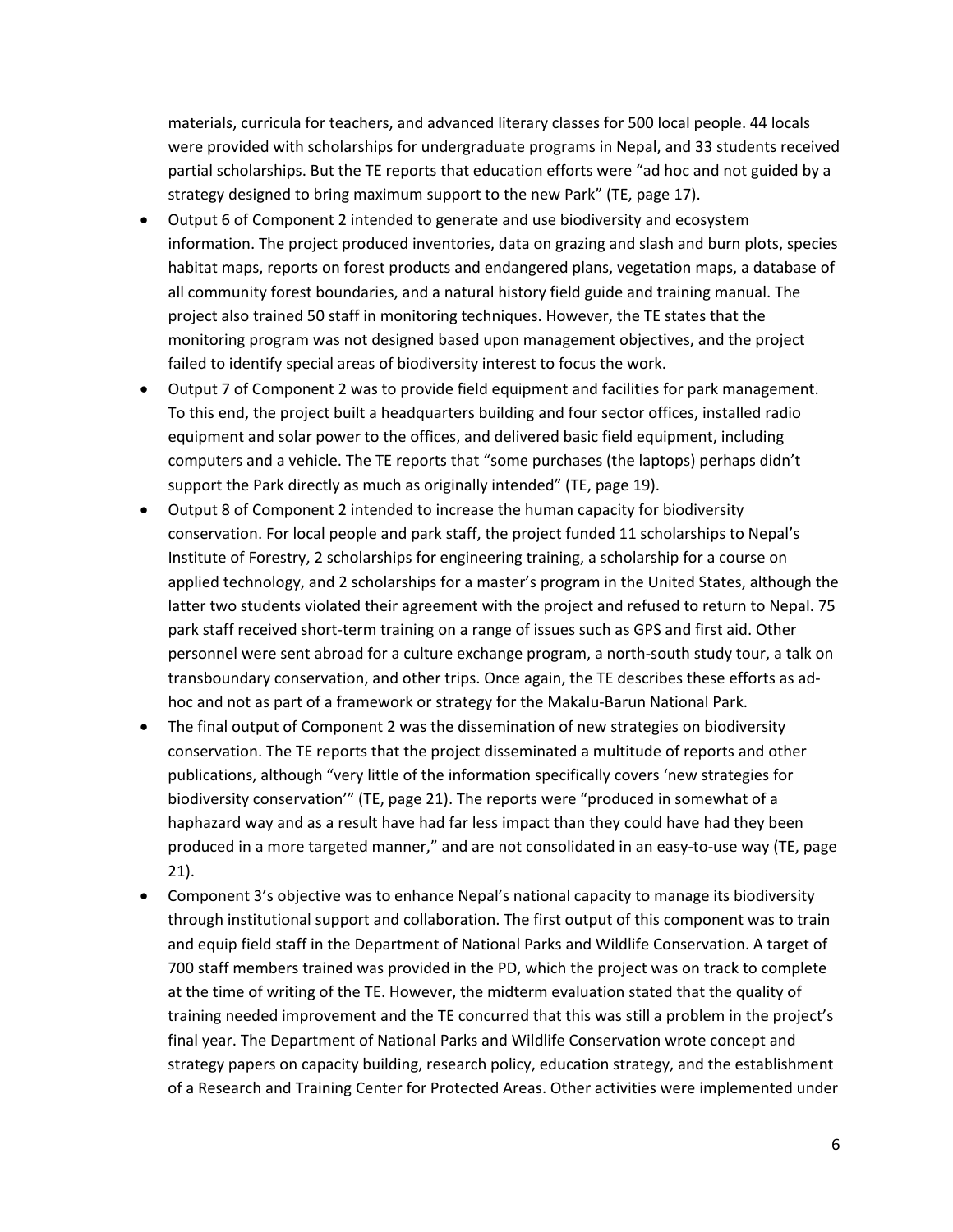this output: the Research and Training Center for Protected Areas was established, an international grassland workshop was conducted, a draft management plan for Langtang National Park was produced, a Warden conference was supported, 13 computers were purchased, staff attendance at international study tours and conferences was funded, and other materials were produced. However, the TE reports that "the quality of training was substandard" and there was more emphasis on constructing a new building than on training (TE, page 33).

- Output 2 of Component 3 was to achieve greater collaboration for biodiversity conservation, although the work plan for 1999 changed this output to "promote conservation" instead (TE, page 31). No activities were conducted for this output and no change in collaboration or consensus was recorded.
- Output 3 of Component 3 was to engender greater political support for conservation activities, but the TE states that "no specific activities have been conducted to produce this output" (TE, page 31).

Project effectiveness is rated moderately unsatisfactory. As noted above, several outputs were incomplete, especially in Component 3. For the activities that were completed, many were overly focused on development and infrastructure and were not tied to the goal of biodiversity conservation. The formation of the National Biodiversity Action Plan, on which all future GEF interventions would be predicated, was in shambles at the time of writing of the TE.

| 4.3 Efficiency | <b>Rating: Moderately Unsatisfactory</b> |
|----------------|------------------------------------------|
|                |                                          |

The TE states that project activities did not begin until two years after the project document was signed. TE does not explain why this occurred. Component 1, producing the National Biodiversity Action Plan, completed its first draft on time despite the initial delay. Since then, however, "the process [of revising the Action Plan] has been stagnant with little productive exchange" (TE, page 10).

For Component 2 on conserving the biodiversity of the Makalu-Barun National Park and Conservation Area, the TE states that "efficiency was fairly good overall," although there were two administrative problems that created bottlenecks: "uncertainty at UNDP about how to administer private subcontractors and the fact that UNDP-HQ was revising NEX guidelines and procedures, which added some confusion to the situation in Nepal" (TE, page 24). Efficiency increased as time went on.

For Component 3 on capacity building and collaboration, the TE reports that there were "significant delays caused by ineffective communication between the Department of National Parks and Wildlife Conservation and UNDP" (TE, page 33). The TE attributes these problems to the poorly outlined implementation arrangements in the project document and the lack of an agreement between the Department and UNDP. There were also "problems with the provision of matching funds from the King Mahendra Trust for Nature Conservation" (TE, page 33). Finally, the TE speculates that the poor quality of training was caused by substandard funding for this component.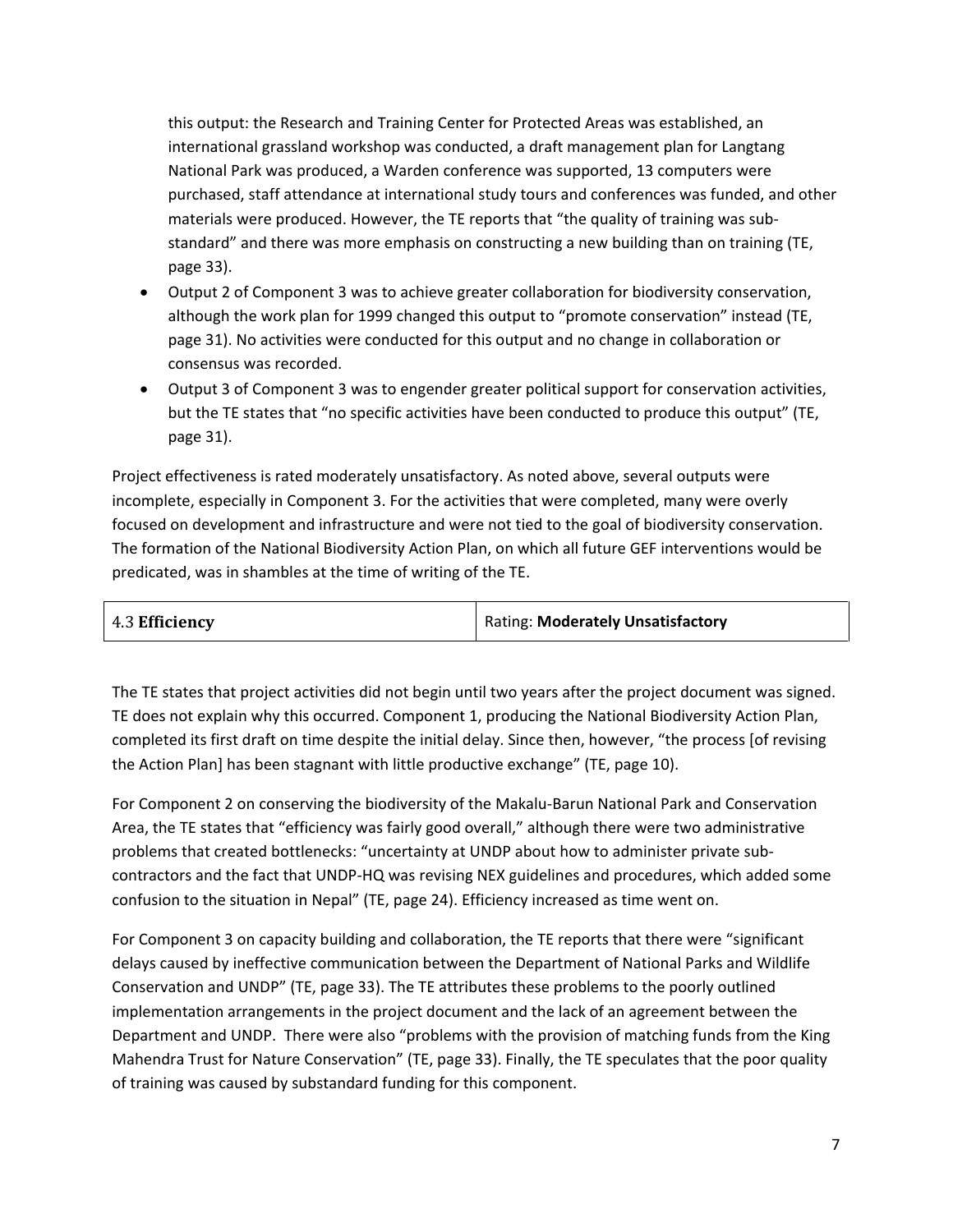Project efficiency is rated moderately unsatisfactory for the breakdown in efforts to complete the National Biodiversity Action Plan and the other myriad problems in communication and contracting with the other agencies.

| 4.4 Sustainability | Rating: Moderately Unlikely |
|--------------------|-----------------------------|
|                    |                             |

*Financial*: **Moderately unlikely**; for Component 2 on the Makalu-Barun National Park, the TE states that the Nepali government "will be able to support enough staff to maintain the standard level of park management activity as His Majesty's Government maintains across the country," although "clearly more work remains to be done on developing long-term partnerships and funding mechanisms to assist His Majesty's Government in managing this important area" (TE, page 13). For Component 3 on capacity building, the TE states that "this component's activities are not sustainable in a self-supporting way and could not continue in the absence of project funding...the Department of National Parks and Wildlife Conservation is hoping to be able to sustain its 2nd training center with user fees, but this evaluator saw no analysis showing this to be actually feasible" (TE, page 34).

*Sociopolitical*: **Moderately unlikely**; the communications breakdown and exclusion of key stakeholders in the creation of the National Biodiversity Action Plan indicates a low level of country ownership. There has been frequent staff turnover in the senior leadership positions of the Department of National Parks and Wildlife Conservation and in the management of the Makalu-Barun National Park, which is a poor sign for continuity. In the Makalu-Barun National Park, the forest user groups are functioning well, but the grazing management partnership "has not yet achieved sustainability" (TE, page 14). The TE states that sustainability in the Makalu-Barun National Park will largely depend on the management turnover from the project to the Nepali government, which had not yet taken place at the time of writing of the TE.

*Institutional*: **Moderately likely**; the National Biodiversity Action Plan would be a vehicle for institutional sustainability, but it was not complete at the time of writing of the TE. Moreover, the planning process appeared to have broken down and key stakeholders were no longer involved in revision the document. The GIS database and protected area maps will increase institutional capacity, but there is no indication in the TE if monitoring and updating of information will be ongoing. Regarding the Makalu-Barun National Park, the project increased staff capacity with several training sessions and providing scholarships to local people. However, at least two of the scholarship recipients violated their agreements and refused to return to work for the park. In addition, although a park management system was established, "making it sustainable and truly participatory will take more time and attention" (TE, page 13). The TE states that the work on tourism management "cannot be called sustainable" due to the lack of a comprehensive tourism strategy and revenue mechanisms (TE, page 15). Also, the project provided equipment to park management, but not a long-term "equipment plan" (TE, page 19). Overall institutional sustainability suffered from the lack of a strategic plan to guide the project outputs for maximum use by park management. That said the training and equipment provided should provide a base for improved park management and biodiversity monitoring.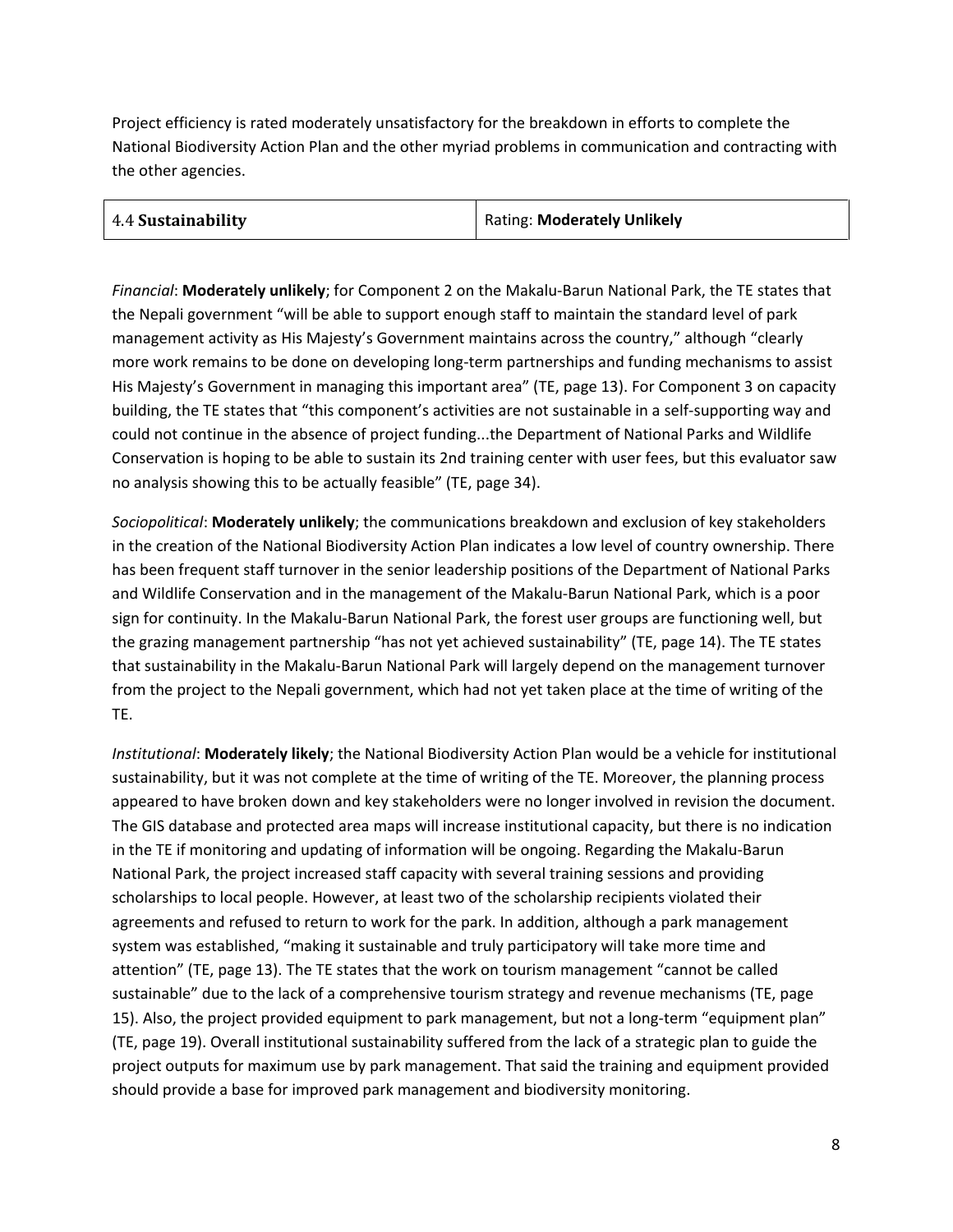*Environmental*: **U/A**; TE does not discuss environmental risks to sustainability of project outcomes.

## **5. Processes and factors affecting attainment of project outcomes**

5.1 Co-financing. To what extent was the reported co-financing essential to the achievement of GEF objectives? If there was a difference in the level of expected co-financing and actual co-financing, then what were the reasons for it? Did the extent of materialization of co-financing affect project's outcomes and/or sustainability? If so, in what ways and through what causal linkages?

Unable to assess. The TE states that this project was one of the few from the GEF Pilot Phase that was able to leverage cofinancing, and \$2 million came from the Dutch government "for buffer zone development-related activities around Makalu-Barun National Park" (TE, page 2). However, there is not enough financial information in the TE to know if this was the only source of cofinancing, or if the pledged \$2.7 million from the Nepali government turned up. It is also unclear what activities were initiated with co-financing.

5.2 Project extensions and/or delays. If there were delays in project implementation and completion, then what were the reasons for it? Did the delay affect the project's outcomes and/or sustainability? If so, in what ways and through what causal linkages?

The project was not extended, but there was a two-year delay in initial project activities. The TE does not explain the reason for the delay or how it affected project activities.

5.3 Country ownership. Assess the extent to which country ownership has affected project outcomes and sustainability? Describe the ways in which it affected outcomes and sustainability, highlighting the causal links:

The breakdown in communication and failure to involve key stakeholders in the revisions of Nepal's National Biodiversity Action Plan is a poor sign of country ownership. The latest draft "still hasn't even been seen by key officials in government" (TE, page 7). Without the adoption of the National Biodiversity Action Plan, project sustainability is unlikely. Another signal of weak country ownership is the lack of leadership by the Department of National Parks and Wildlife Conservation. The Department was designated as the executing agency, but the TE only mentions one output for which it took responsibility. The remaining components and outputs were managed by the sub-contracting agencies with little involvement from the Department, which "gradually led to each component developing itself as a separate sub-project" (TE, pages 6-7).

#### **6. Assessment of project's Monitoring and Evaluation system**

Ratings are assessed on a six point scale: Highly Satisfactory=no shortcomings in this M&E component; Satisfactory=minor shortcomings in this M&E component; Moderately Satisfactory=moderate shortcomings in this M&E component; Moderately Unsatisfactory=significant shortcomings in this M&E component; Unsatisfactory=major shortcomings in this M&E component; Highly Unsatisfactory=there were no project M&E systems.

Please justify ratings in the space below each box.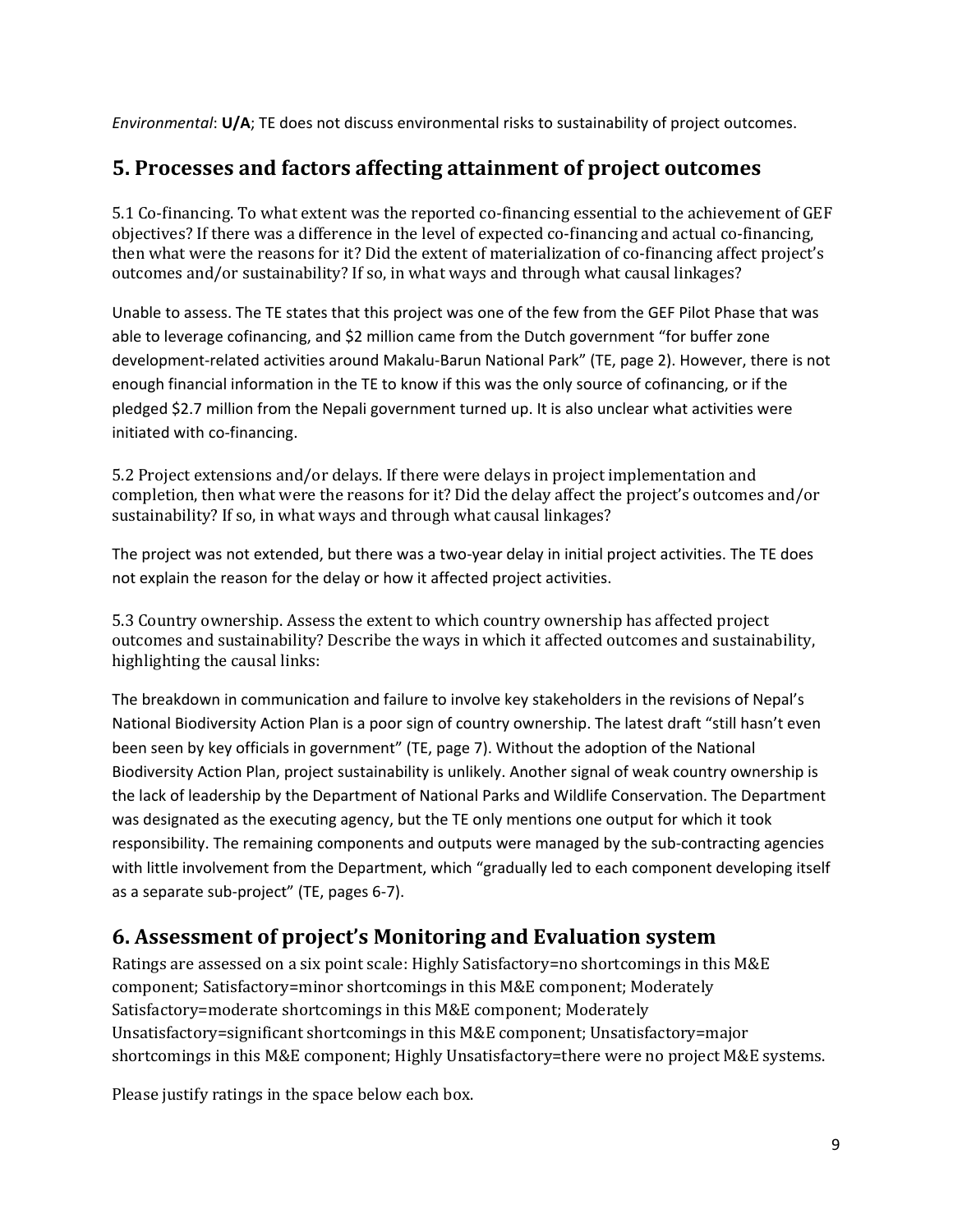| 6.1 M&E Design at entry | Rating: Moderately Unsatisfactory |
|-------------------------|-----------------------------------|
|                         |                                   |

The project document specifies regular monitoring and evaluation reports, regular review meetings, and ongoing monitoring of biophysical and socioeconomic indicators in the Makalu-Barun National Park. However, the TE reports that Components 2 and 3 of the project had "no success criteria" or quality indicators (TE, page 12). The objectives and outputs were not worded clearly and did not have meaningful indicators. Therefore these objectives were "difficult to evaluate based on the original intentions" (TE, page 12). M&E is not included in the project design budget. M&E design is rated moderately unsatisfactory for the lack of indicators in two out of the three project components and lack of dedicated budget for M&E..

| 6.2 M&E Implementation | Rating: Moderately Unsatisfactory |
|------------------------|-----------------------------------|
|                        |                                   |

The TE contains very little information on M&E implementation. It states that the sub-contracted agencies reported systematically. In the final three years of the project, UNDP visited the project site in Makalu Barun once every eight months, which the TE believes was too infrequent. It is unknown how often visits were made in the project's first three years. TE does provide a list of 55 recommendations from the midterm evaluation and whether those recommendations were adopted or not. Around 35 of these suggestions were attempted to varying degrees.

M&E implementation is rated moderately unsatisfactory; although there is little information to go on, there is little evidence that the project overcame the flaws in M&E design and implemented a system that could be used to evaluate the project's successes and steer the project's implementation.

#### **7. Assessment of project implementation and execution**

Quality of Implementation includes the quality of project design, as well as the quality of supervision and assistance provided by implementing agency(s) to execution agencies throughout project implementation. Quality of Execution covers the effectiveness of the executing agency(s) in performing its roles and responsibilities. In both instances, the focus is upon factors that are largely within the control of the respective implementing and executing agency(s). A six point rating scale is used (Highly Satisfactory to Highly Unsatisfactory), or Unable to Assess.

Please justify ratings in the space below each box.

| Rating: Moderately Unsatisfactory |
|-----------------------------------|
|                                   |

The TE is critical of project design on several accounts. For one, "there is lack of consistency among Immediate Objectives, Outputs, and Activities. Outputs don't always contribute to the immediate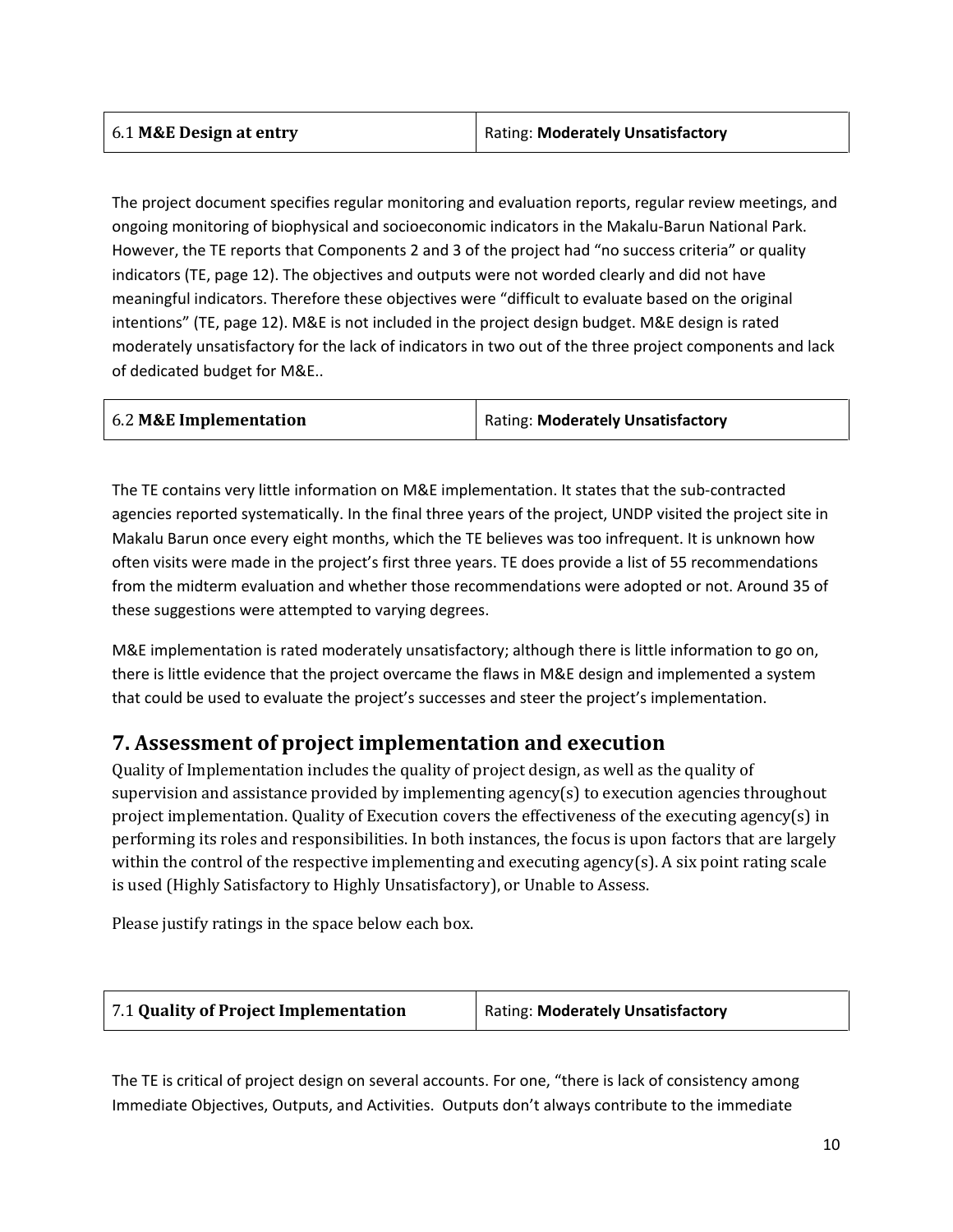objective; and activities are not always designed to produce the outputs; and success criteria do not enable an easy evaluation of success" (TE, page 6). The implementation arrangements were also inadequate. The design assumed that the Department of National Parks and Wildlife Conservation, "with its weak capacity, would be able to bring together the different components, own them and manage them, through one or several Committees. This was very wrong" (TE, page 6). This led to the project components becoming independent of each other. According to the TE, "the poor design of the project document, in the opinion of this evaluator, has hampered the effective, efficient, and timely implementation of the project and reduced its overall impact from what it could otherwise have been" (TE, page 7). In the opinion of the TE, the project had too many sideline activities and should have focused on the creation of the National Biodiversity Action Plan. Finally, the TE states several times that sustainability was not adequately figured into project design and "there was no effective stakeholder buy-in mechanism" (TE, page 11).

UNDP's performance on supervision was more marginally effective than on project design. UNDP attempted to fix the problem of cleavages between project components by holding meetings with all of the project's subcontractors in order to create linkages between components. However, the desired linkages did not form. The TE also reports that "there was some uncertainty within UNDP about how to manage sub-contractors under UNDP rules and this was aggravated by the fact that UNDP was also at the time revising its NEX guidelines… This was settled in due course, but it appears that communication was less then effective about these matters during the transition period" (TE, page 9). On the other hand, UNDP staff "provided constructive and helpful input...in re-orienting activities to be more sustainable and more oriented towards biodiversity conservation" for Component 2 (TE, page 23). The TE also compliments UNDP's supervision team for the last three years of the project.

Project implementation is rated moderately unsatisfactory for the poor project design and mixed experience in supervision.

One of the problems with project execution was a result of poor project design planning. For example, UNDP adopted a National Execution modality to increase country ownership. However, this conflicted with the fact that nearly all of the project's resources were given to the sub-contractors rather than the executing agency. As a result, "the components became sub-projects with no real owner; and UNDP had to step in where it should not have had to step-in" (TE, page 49). The executing agency was only responsible for a part of one component, while the rest of the project outputs were assigned to subcontractors.

The TE attributes part of the problem with completing the National Biodiversity Action Plan with "poor communication between Government and Resources Nepal" (TE, page 9). Other problems with project execution were not explained by the TE. For example, there is no explanation for the incomplete activities under Component 3. It is also unknown why the activities under Component 2 had such a heavy focus on development and infrastructure rather than biodiversity conservation. However, the TE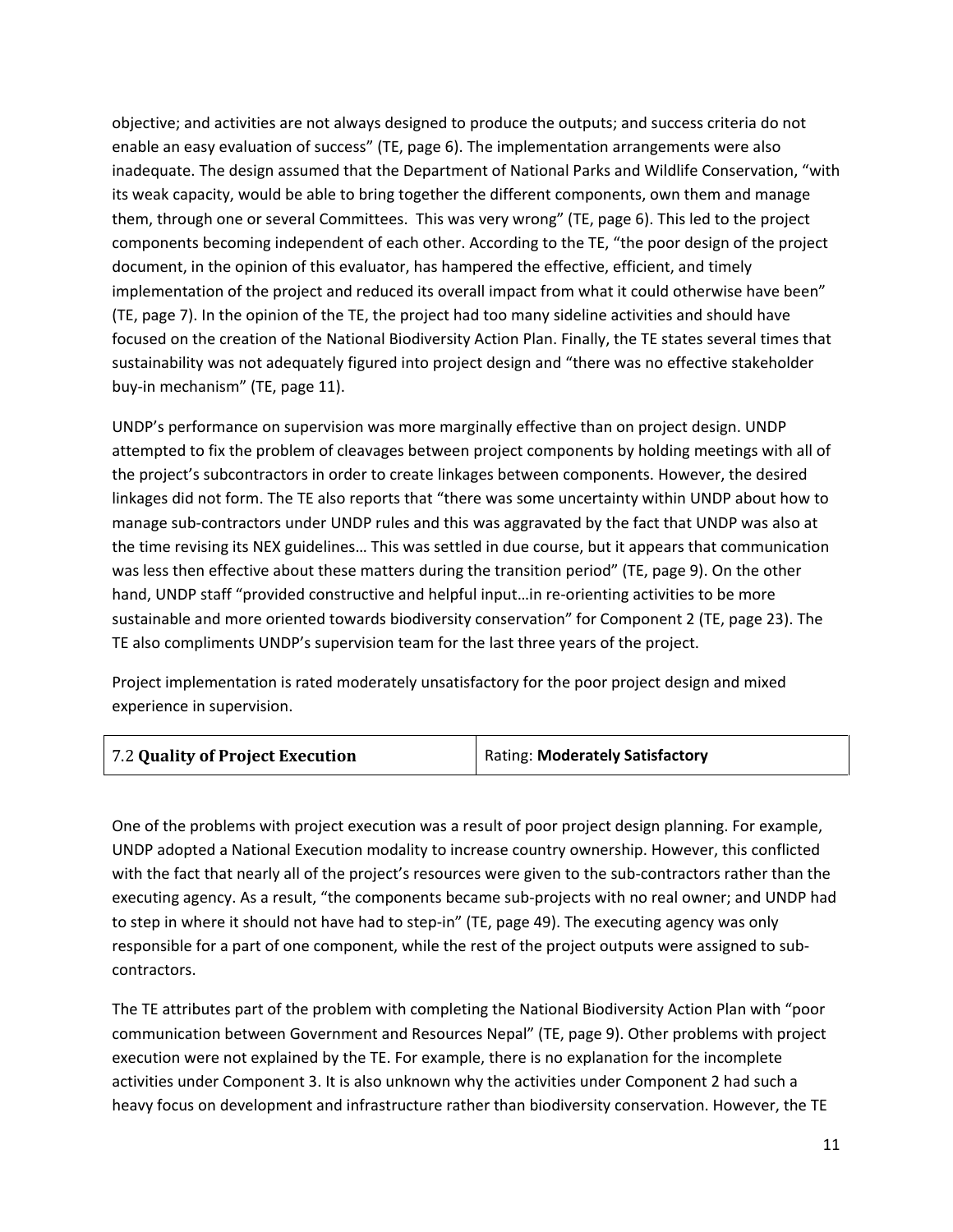states that The Mountain Institute, which was sub-contracted for Component 2, conducted daily management "in a competent, professional manner" (TE, page 24).

#### **8. Assessment of Project Impacts**

8.1 Environmental Change. Describe the changes in environmental stress and environmental status that occurred by the end of the project. Include both quantitative and qualitative changes documented, sources of information for these changes, and how project activities contributed to or hindered these changes. Also include how contextual factors have contributed to or hindered these changes.

No environmental baseline was established prior to the project, and the impacts mentioned in the TE are not quantitative or well-supported. The TE states that the effectiveness of park patrols increased, the creation of designated campsites has allowed old sites to regenerate, and training on forest cutting has led to a healthier forest understory.

8.2 Socioeconomic change. Describe any changes in human well-being (income, education, health, community relationships, etc.) that occurred by the end of the project. Include both quantitative and qualitative changes documented, sources of information for these changes, and how project activities contributed to or hindered these changes. Also include how contextual factors have contributed to or hindered these changes.

The two main socioeconomic changes wrought by the project were the creation of community forest user groups and grazing user groups. Unfortunately, the TE does not provide detail on the effects of these programs. The tourism management plans and improved tourist infrastructure may yield income gains, but there was no data on this in the TE. The project also improved infrastructure in forest communities, such as adding a new bridge and a water system.

8.3 Capacity and governance changes. Describe notable changes in capacities and governance that can lead to large-scale action (both mass and legislative) bringing about positive environmental change. "Capacities" include awareness, knowledge, skills, infrastructure, and environmental monitoring systems, among others. "Governance" refers to decision-making processes, structures and systems, including access to and use of information, and thus would include laws, administrative bodies, trustbuilding and conflict resolution processes, information-sharing systems, etc. Indicate how project activities contributed to/ hindered these changes, as well as how contextual factors have influenced these changes.

#### a) Capacities

Many capacity impacts were achieved. A baseline was established for environmental monitoring, including livestock and grazing inventories, data on grazing and slash and burn plots, species habitat maps, reports on forest products and endangered plans, vegetation maps, and a database of all community forest boundaries. A grazing area management orientation training manual and a natural history field guide and training manual were written. Fifty park personnel were trained in monitoring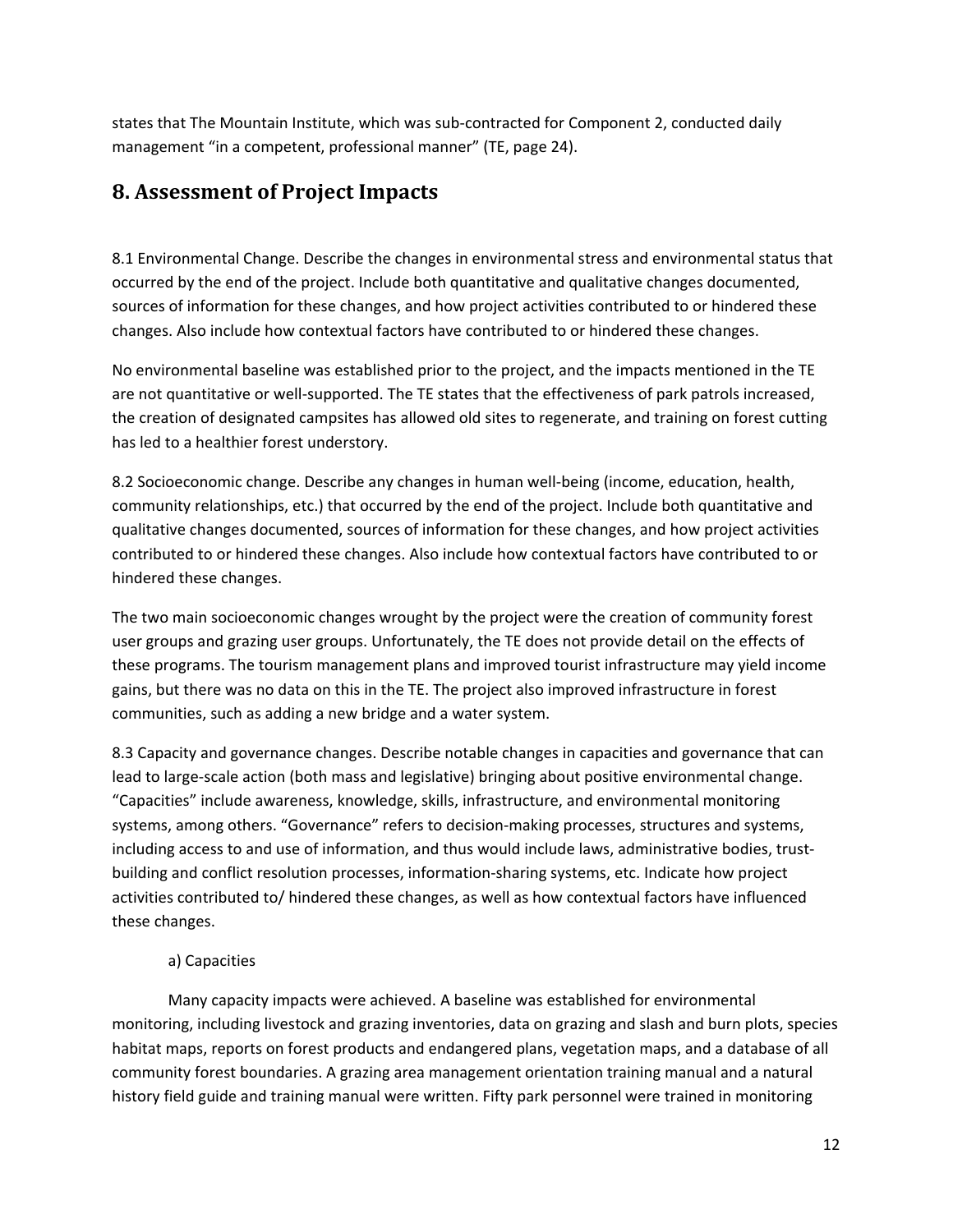techniques, and 75 park staff received short-term training on a range of issues such as GPS and first aid. More than a dozen scholarships were funded for local people and park staff. Park management also received a headquarters building and four sector offices, radio equipment and solar power for the offices, and basic field equipment, including computers and a vehicle. On a national scale, 700 staff members of the Department of National Parks and Wildlife Conservation were trained by the project, a Research and Training Center for Protected Areas was established, an international grassland workshop was conducted, a Warden conference was supported, 13 computers were purchased, staff attendance at international study tours and conferences was funded, and other materials were produced. However, the TE reports that "the quality of training was sub-standard" and there was more emphasis on constructing a new building than on training

#### b) Governance

If it had been completed, the main governance impact of the project would be the adoption of the National Biodiversity Action Plan. However, the process of writing the plan was at a halt at the time of writing of the TE. Other governance improvements include the development of a management system for the Makalu-Barun National Park and Conservation Area, a management plan for grazing areas, and tourism plans for the National Park were established. The project also developed a GIS database with maps of all of Nepal's protected areas and produced a draft management plan for Langtang National Park.

8.4 Unintended impacts. Describe any impacts not targeted by the project, whether positive or negative, affecting either ecological or social aspects. Indicate the factors that contributed to these unintended impacts occurring.

No unintended impacts were reported.

8.5 Adoption of GEF initiatives at scale. Identify any initiatives (e.g. technologies, approaches, financing instruments, implementing bodies, legal frameworks, information systems) that have been mainstreamed, replicated and/or scaled up by government and other stakeholders by project end. Include the extent to which this broader adoption has taken place, e.g. if plans and resources have been established but no actual adoption has taken place, or if market change and large-scale environmental benefits have begun to occur. Indicate how project activities and other contextual factors contributed to these taking place. If broader adoption has not taken place as expected, indicate which factors (both project-related and contextual) have hindered this from happening.

No adoption was reported or planned.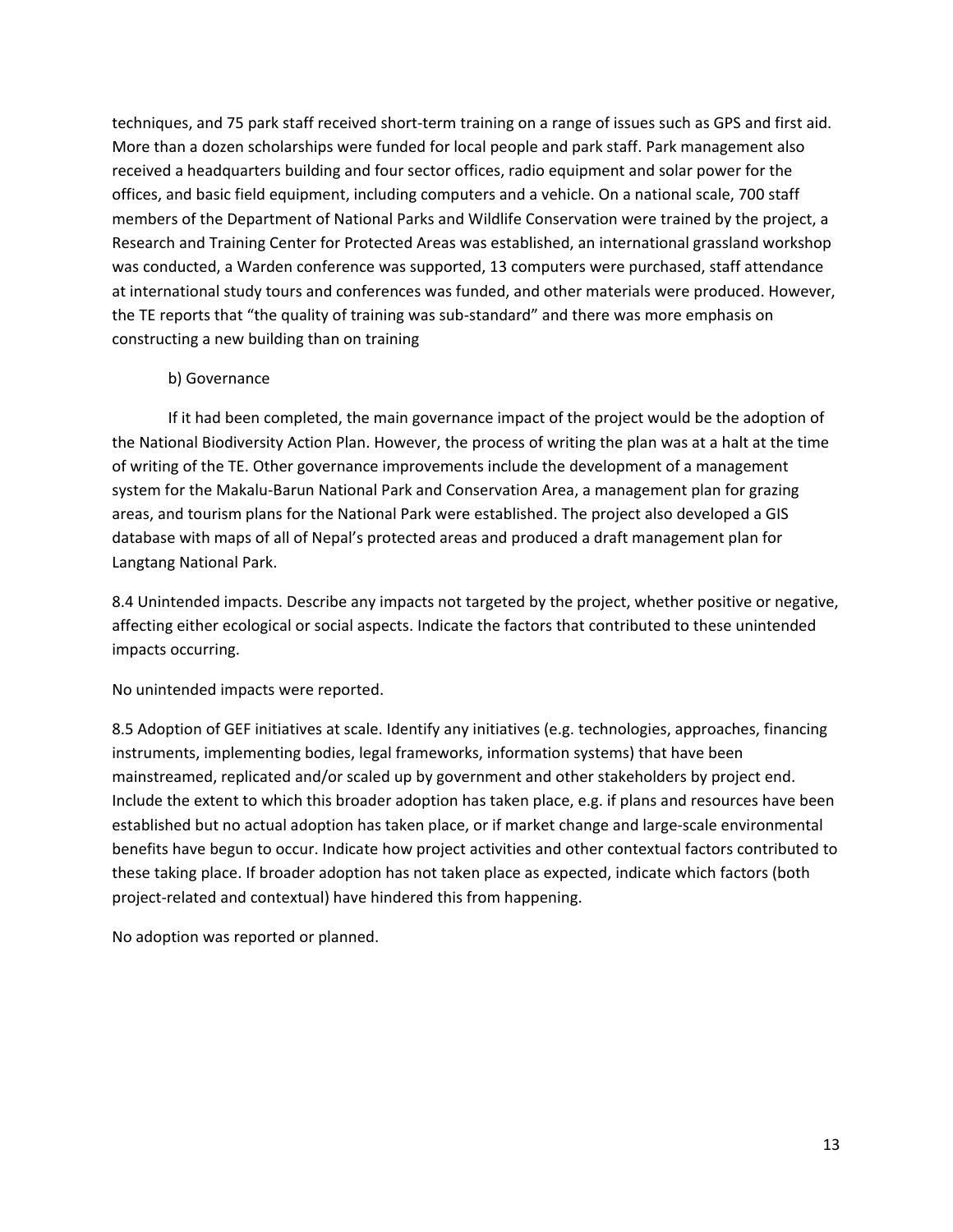#### **9. Lessons and recommendations**

9.1 Briefly describe the key lessons, good practices, or approaches mentioned in the terminal evaluation report that could have application for other GEF projects.

Since this project was one of the few GEF Pilot Phase projects that received co-financing, it should be used as an example for future projects in Nepal.

Poorly written project documents cause decreased effectiveness during implementation. This project document should be used as a case study for how not to write one. The outputs and objectives should have been written more clearly with specific success indicators, and the project should not have tried to do so much in so little time. Project design should be simple, focused, and specific about the biodiversity impact it is promising. Sustainability needed to have been addressed in project design.

Park management should take different approaches in the high and low elevation zones. Makalu-Barun National Park can provide an opportunity to test localized management approaches, develop partnerships for buffer zone management, increase cultural diversity of park staff, and build capacity of local staff.

The project became overly focused on providing hard outputs such as buildings and trails, but effective conservation also requires softer outputs such as information, programs, baselines, and target impacts.

9.2 Briefly describe the recommendations given in the terminal evaluation.

The agencies involved in the project should assess the impact of the project on biodiversity, forest health, and attitude changes in local communities. There should also be a gender impact assessment for the project.

The National Biodiversity Action Plan must be completed by June 1999, having solicitated comments and conducted a roundtable discussion on its remaining issues.

Efforts should be made to retain the personnel that were trained by the project.

The work on community forest user groups and grazing user groups should be officially incorporated into the management plan of the Makalu-Barun National Park.

There should be a second phase to focus on demonstrating sustainable park and buffer zone management, including a component on maintaining biological corridors for area-sensitive and migrant species.